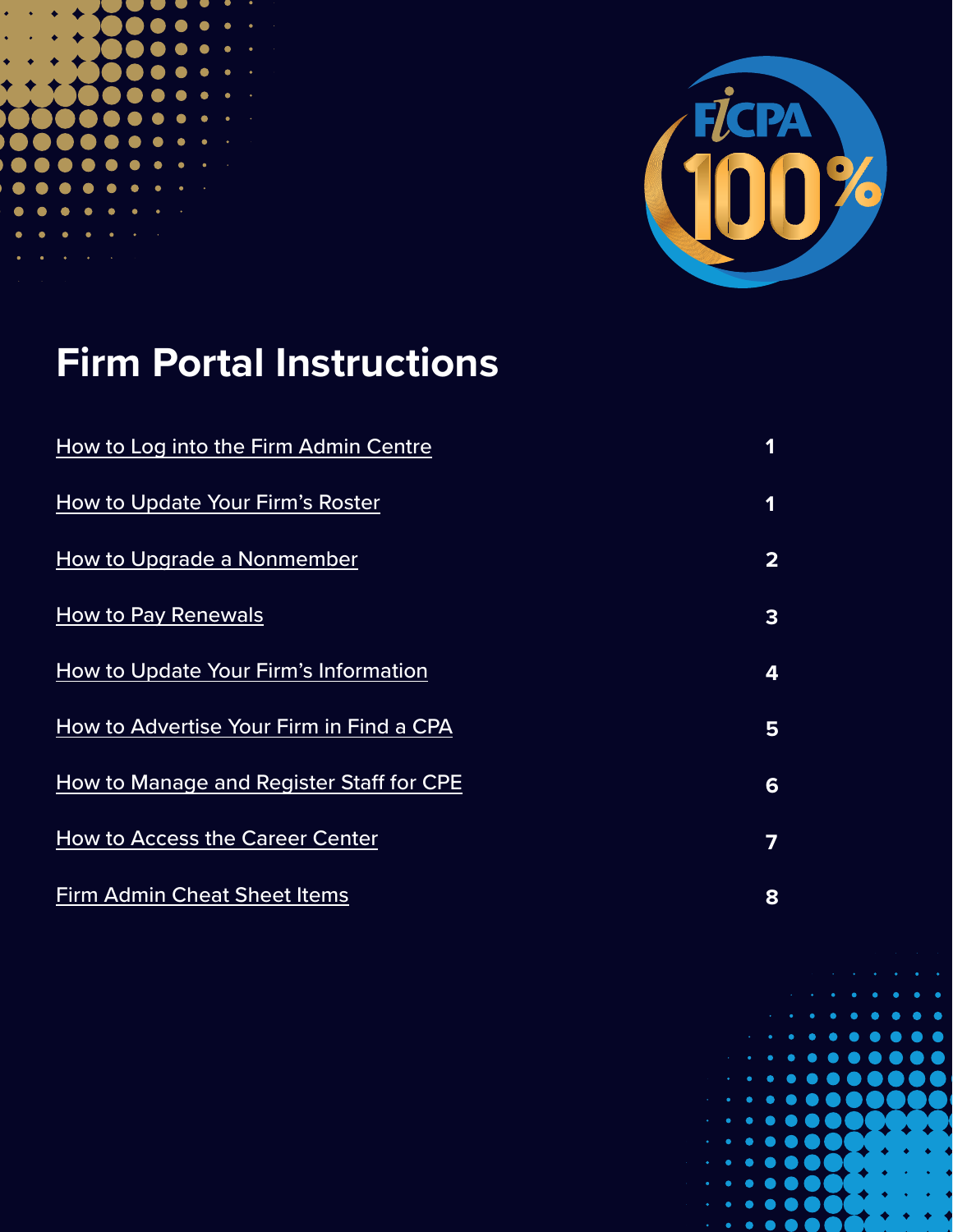## <span id="page-1-0"></span>**How to Log into the Firm Admin Centre**

#### **1. Go to:** *[FICPA.org.](http://www.ficpa.org)*

**2. Log in** at top of the screen and enter your email & password.

If you have any issues, including resetting your password, please let us know and we will update your login credentials. Please *do not* set up a new account.

**3.** My **Account/Account Details** allows you access to your profile, where you can update personal information, including your email preferences.



| <b>My Account Menu</b>  |   |
|-------------------------|---|
| Manage My Firm          | ε |
| <b>My CPE PowerPass</b> | Ξ |
| My CPE                  | Θ |
| Join or Renew           | Θ |
| Log out                 | E |
|                         |   |

**4.** In Account Details, choose Manage My Firm from My Account Menu.

## **Updating Your Roster**

The main office will appear first, with branch offices listed alphabetically by city. You will need to update each office separately.

#### **1.** Click **Manage Staff/Pay Dues**.



**2**. Click on Members in Good Standing to display active members

(This allows you to view or update each profile or delete from your roster.)

**3.** Click Nonmembers to display staff linked to your firm that are not active members.

**4. Find/Add Staff** allows you to search current members in our database to add to your Nonmember list. If a person does not appear in search, you can Create New Staff.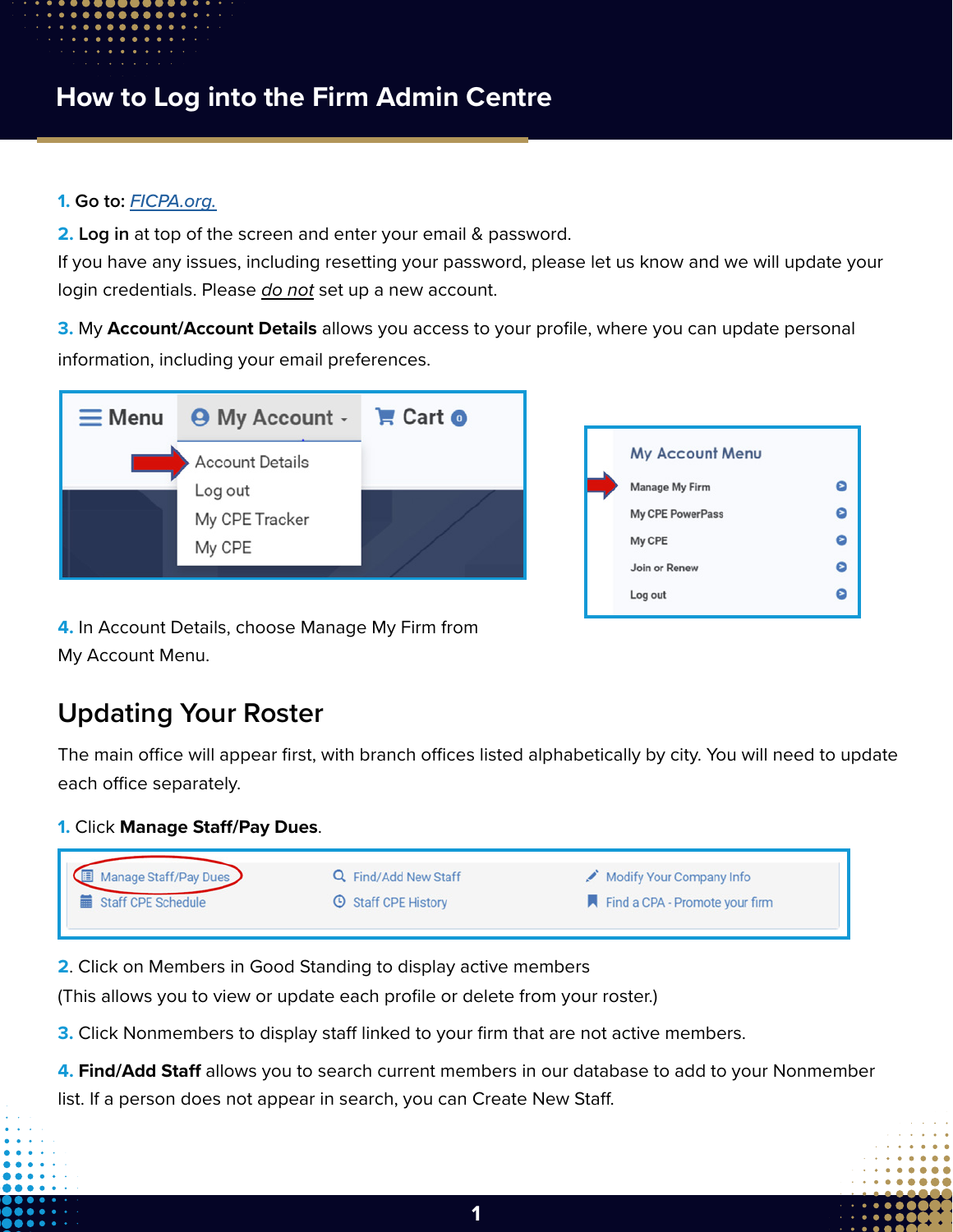<span id="page-2-0"></span>**1.** Click on **Manage Staff/Pay Dues** on selected office location.

**2. Choose option 4,** Upgrade Nonmembers to Member, and a list of nonmembers will appear.

**3.** Select those you would like to activate, click **Upgrade to Member** in Account Details, and choose Manage My Firm from My Account Menu.

**Note:** If an individual is not licensed, additional information will be needed to determine membership type. **Click Edit Info on the right.**

The certification information section will default to Not Certified/Not Licensed. Please choose the appropriate member type.If individual is licensed outside of FL, fill in appropriate out of State license information.

| Additional Information is Needed Before Upgrade is Possible<br>The following Nonmembers require additional information to determine which category of membership. Please click Edit Info next to name and fill out |                                                               |       |                 |                          |               |  |  |  |
|--------------------------------------------------------------------------------------------------------------------------------------------------------------------------------------------------------------------|---------------------------------------------------------------|-------|-----------------|--------------------------|---------------|--|--|--|
|                                                                                                                                                                                                                    | complete information under Certification Information section. |       |                 |                          |               |  |  |  |
|                                                                                                                                                                                                                    |                                                               |       |                 |                          |               |  |  |  |
|                                                                                                                                                                                                                    |                                                               |       |                 |                          | <b>Action</b> |  |  |  |
| ID                                                                                                                                                                                                                 | Name                                                          | Email | Certification # | <b>Membership Status</b> |               |  |  |  |

**Note:** Those licensed in Florida will be in our database already.

#### **4. Scroll to the bottom and click Save.**

**5.** Select your individuals again and choose **'Upgrade to Member.'** They will be added to your cart.



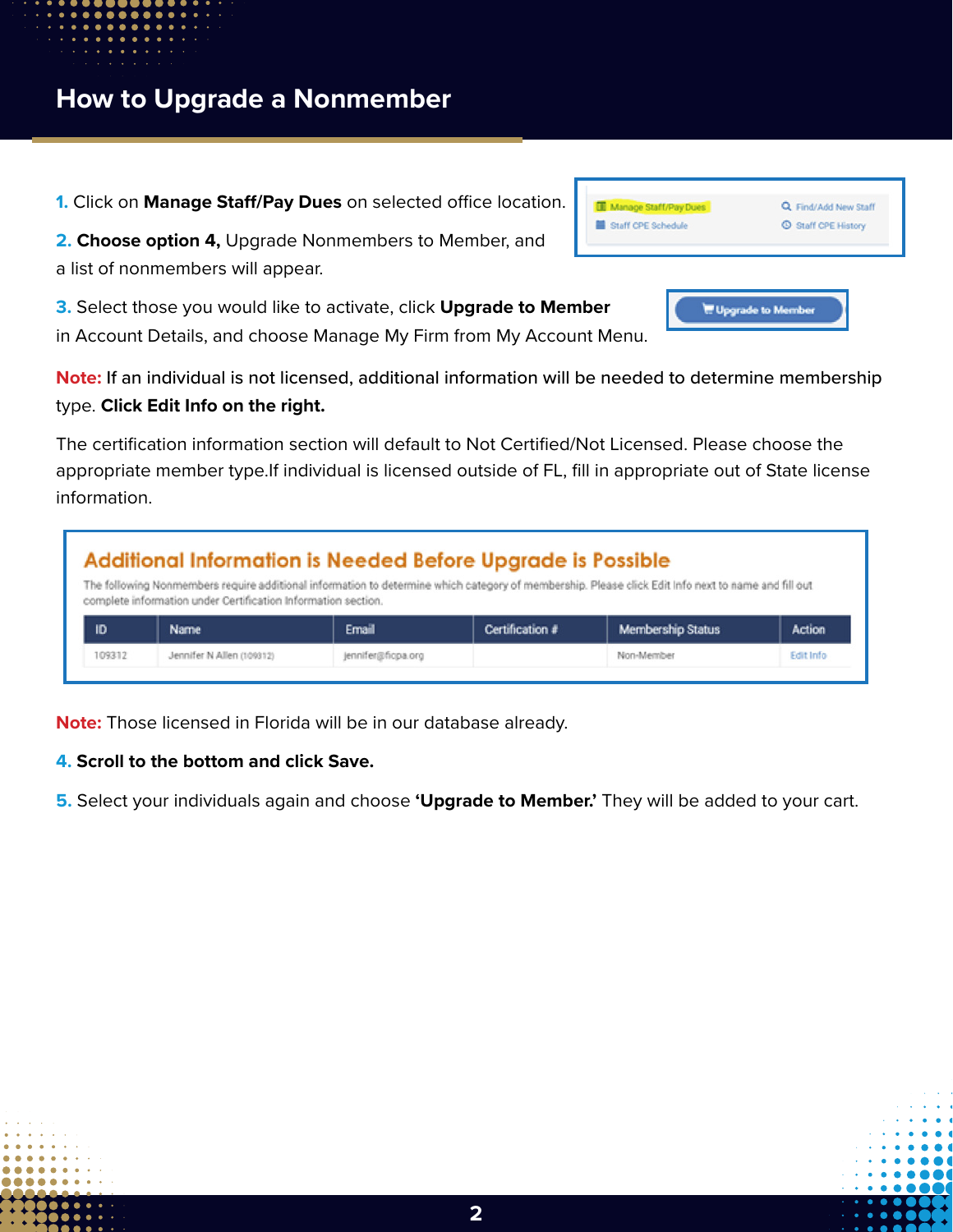## <span id="page-3-0"></span>**How to Pay Renewals**

We open renewals for the upcoming membership year (July 1 – June 30) in mid-May, giving you plenty of notice to update your roster.

- **1.** In **Manage My Firm**, choose your Firm location.
- **2.** Click on **Manage Staff/Pay Dues.**
- **3.** Scroll down and click **Pay Membership Dues** for online payments.
- **Note:** You can pay for all offices at once by leaving each office in the cart.
- **4. Download Membership Renewal Invoice** allows you to print an invoice for a check payment.

(Please make any roster updates online prior to printing your invoice.)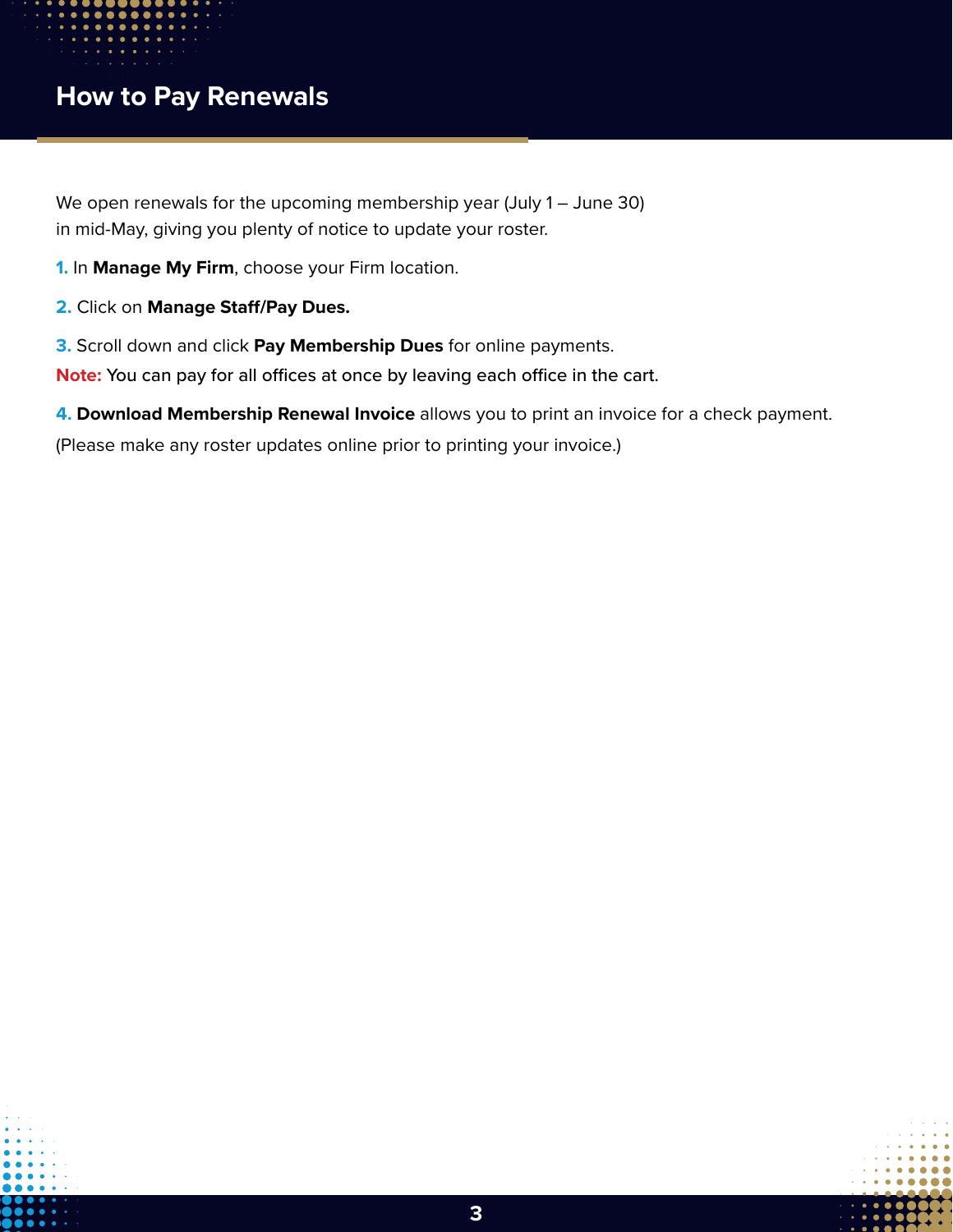<span id="page-4-0"></span>

## **How to Update your Firms Information**

Make changes to firm's address, name, phone number, email etc.

**1.** In **Manage My Firm**, choose the Firm location.

**2.** Click on **Modify Your Company Info.**

| Manage Staff/Pay Dues | Q Find/Add New Staff       | Modify Your Company Info       |
|-----------------------|----------------------------|--------------------------------|
| Staff CPE Schedule    | <b>C</b> Staff CPE History | Find a CPA - Promote your firm |
|                       |                            |                                |

**Note:** if your firm participates in Peer Review and there are any changes to your firm name, address or structure, please contact Member Services and we will help you update the information with us and with AICPA.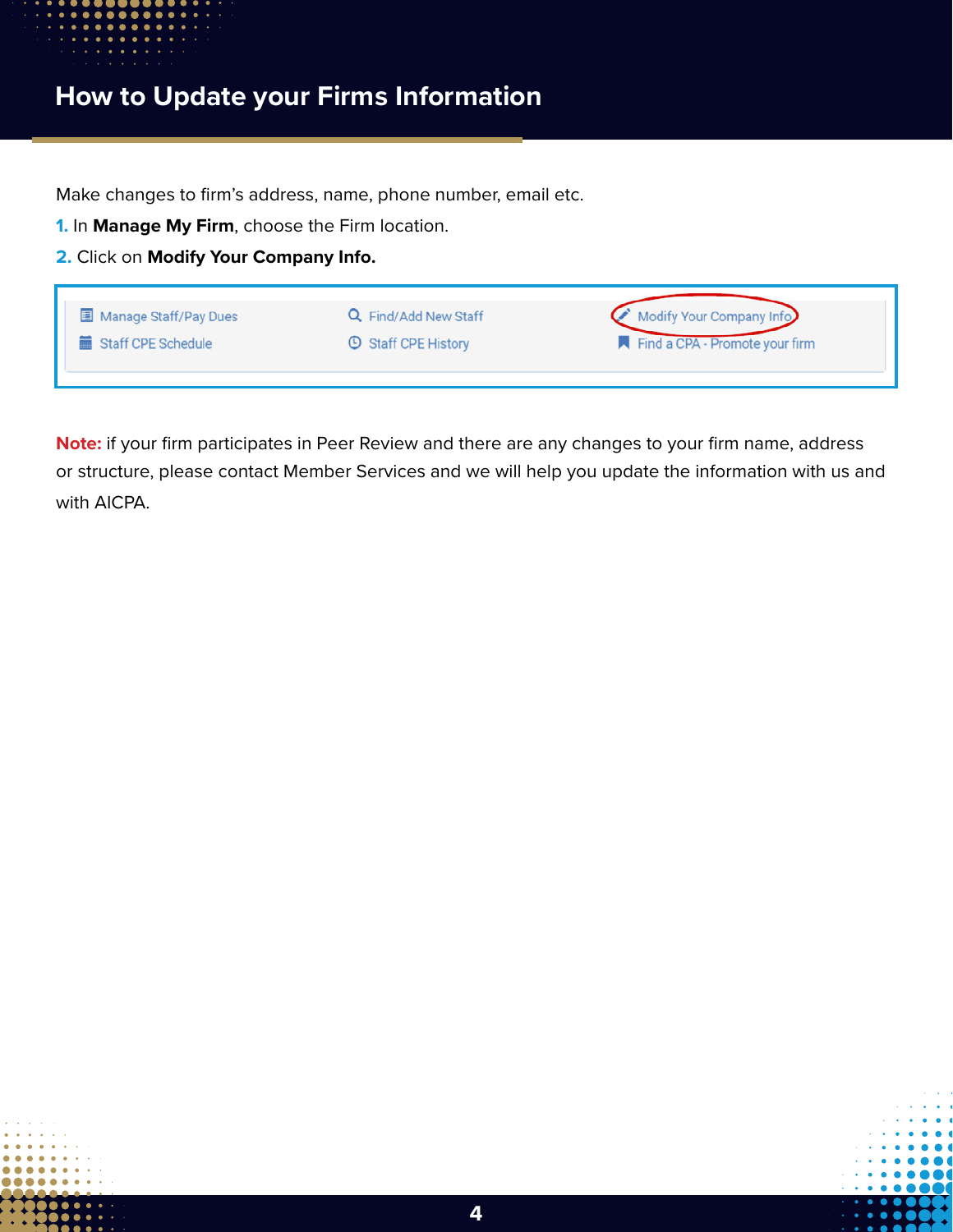<span id="page-5-0"></span>

## **How to advertise your firm in Find a CPA**

#### **Find a CPA**

This is open to a public search.

**1.** In **Manage My Firm**, choose the Firm location.

**2.**Click **Find a CPA – Promote your firm**.

| Manage Staff/Pay Dues | Q Find/Add New Staff       | Modify Your Company Info       |
|-----------------------|----------------------------|--------------------------------|
| Staff CPE Schedule    | <b>C</b> Staff CPE History | Find a CPA - Promote your firm |

**3.** Fill out contact information and specific offerings.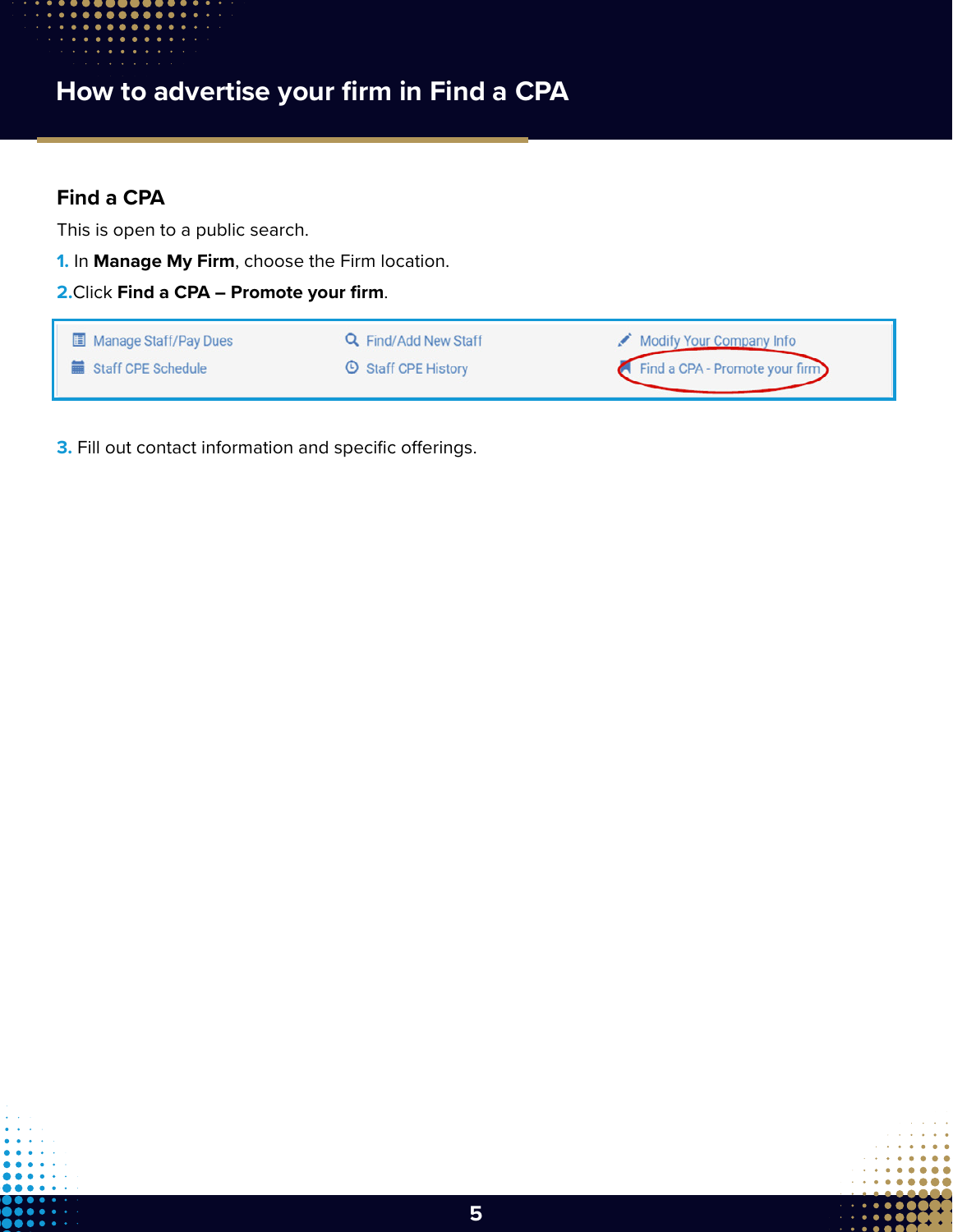<span id="page-6-0"></span>

## **How to Manage & Register Staff for CPE**

#### **CPE History & Certificates of Attendance**

- **1.** In Manage My Firm, choose the Firm location of staff member.
- **2.** Click on Staff CPE History.



- **3.** Choose staff you would like to view.
- **Note:** CPE history defaults to member's current reporting period with option to change the dates.
- **4.** Download Certificate of Attendance to print.
- **Note:** Non-FICPA courses can be added to staff's individual CPE Trackers.

#### **Staff CPE Schedules**

- **1.** In Manage My Firm, choose the Firm location
- **2.** Click Staff CPE Schedule.

| Manage Staff/Pay Dues | Q Find/Add New Staff       | Modify Your Company Info       |  |
|-----------------------|----------------------------|--------------------------------|--|
| Staff CPE Schedule    | <b>C</b> Staff CPE History | Find a CPA - Promote your firm |  |

Staff is listed in alphabetical order with their upcoming online, in-person and on-demand courses.

#### **Staff for CPE & events**

**Note:** Group discounts are offered on most events when five or more staff members attend the same event. We will need to apply the discount manually until such time as an automatic functionality is put in place.

Please email us with the staff names for the event, and we will call you back to process the registration.

- **1.** In Manage My Firm, click Register Staff for CPE.
- **2.** Search for event and click Register Now.
- **3.** Click Register Employees.
- **4.** Select Employees you would like to register.
- **5.** Click Add to Cart.
- **6.** Click Checkout after verifying information.

### **Firm Admin Centre Tools**

Welcome to the Firm Administrator Portal.

Our records indicate that you are an authorized Firm Administrator.

The admin tools allow you to:

- · Update office roster(s) Manage each office separately below.
- Register Staff for CPE.
- Pay Member Dues Select by office below.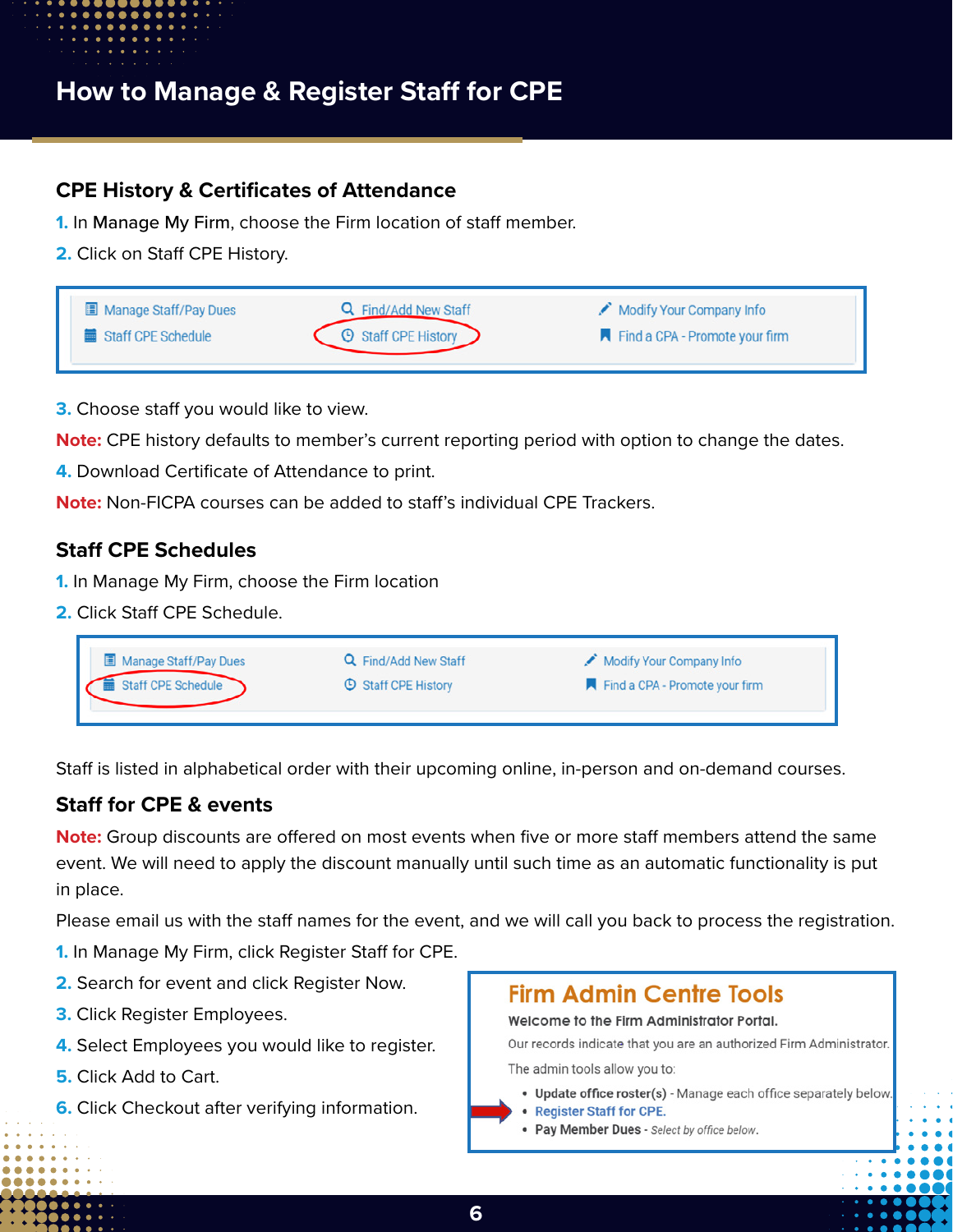<span id="page-7-0"></span>

## **How to access the Career Center**

We partner with Naylor/Boxwood locally and across the Financial Job

Exchange (FJE) **<https://Careers.ficpa.org>**

- **1.** List internships complimentary
- **2.** List open positions See Pricing for package options
- **3.** Includes resume search